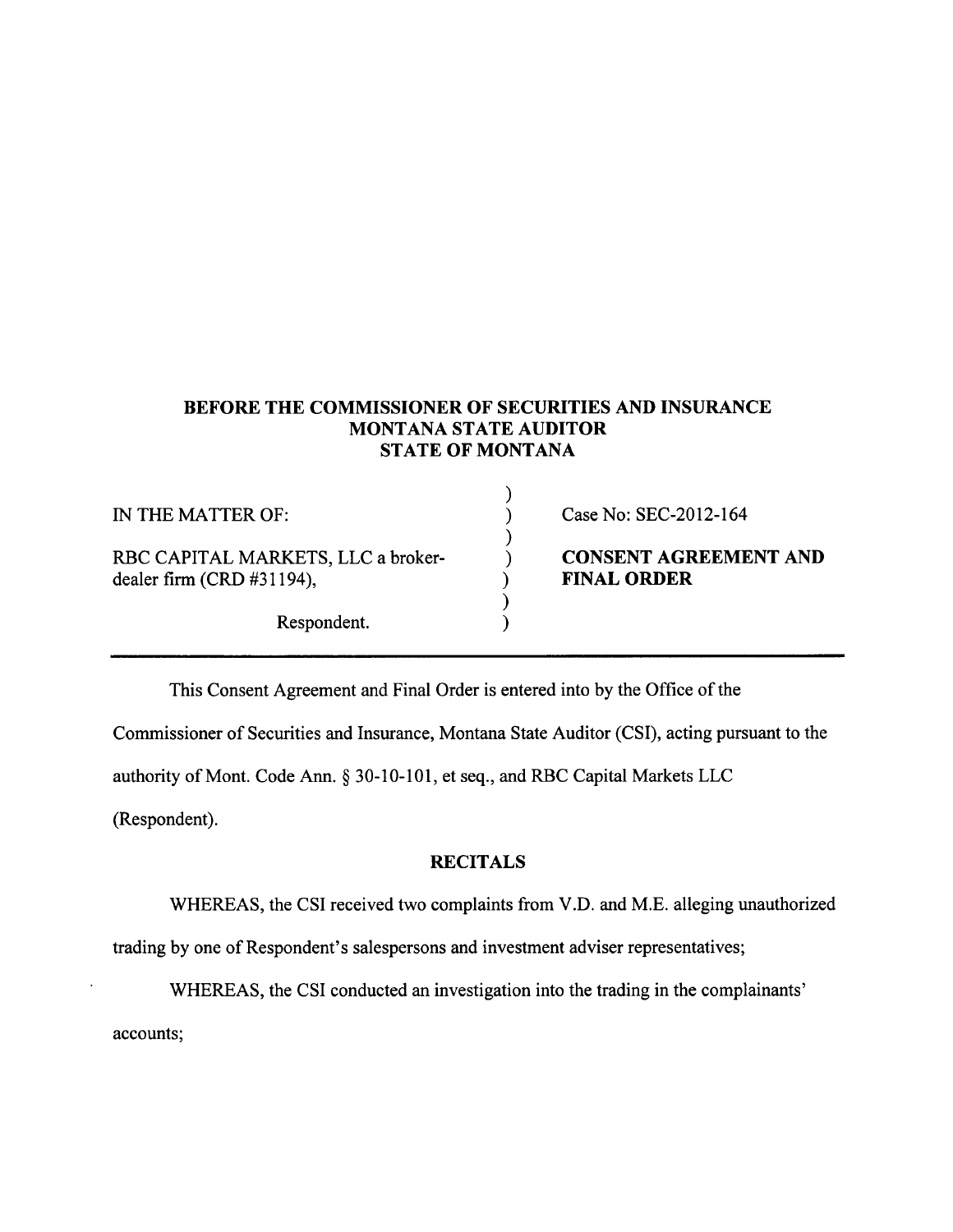WHEREAS, based on the CSI's investigation, the CSI alleges that the Respondent violated Mont. Code Ann. \$ 30-10-201(13)(k) of the Securities Act of Montana (Act) relative to the trading conducted in the complainants' accounts; and

WHEREAS, in consideration of the following mutual undertakings, the CSI and Respondent enter into the following:

## STIPULATIONS AND CONSENTS

Without admitting or denying any of the CSI's allegations, the Respondent stipulates and agrees to the following:

L On or before December 3I,2012, the Respondent shall pay a fine of \$25,000 to the CSI. The fine must be made payable to the State of Montana and sent to the CSI, ATTN: Jesse Laslovich, 840 Helena Avenue, Helena, Montana 59601.

2. On or before December 31,2012, the Respondent shall pay restitution of \$35,726.00 to M.E., one of the complainants.

3. On or before December 3I,2012, the Respondent shall pay restitution of \$110,713.93 to V.D., one of the complainants.

4. On or before December 31,2012, the Respondent shall make a contribution of \$15,000 to the Investor Protection Trust for the benefit of the state of Montana. The check must be sent to Investor Protection Trust, c/o Don Blandin, Suite 300, 919 Eighteenth Street NW, Washington, DC, 20006-5517. A copy of the check and any accompanying correspondence must be simultaneously mailed to the CSI.

5. Respondent acknowledges that it has read and understands each term of this Consent Agreement and that it enters into this Consent Agreement voluntarily and without reservation.

 $\overline{c}$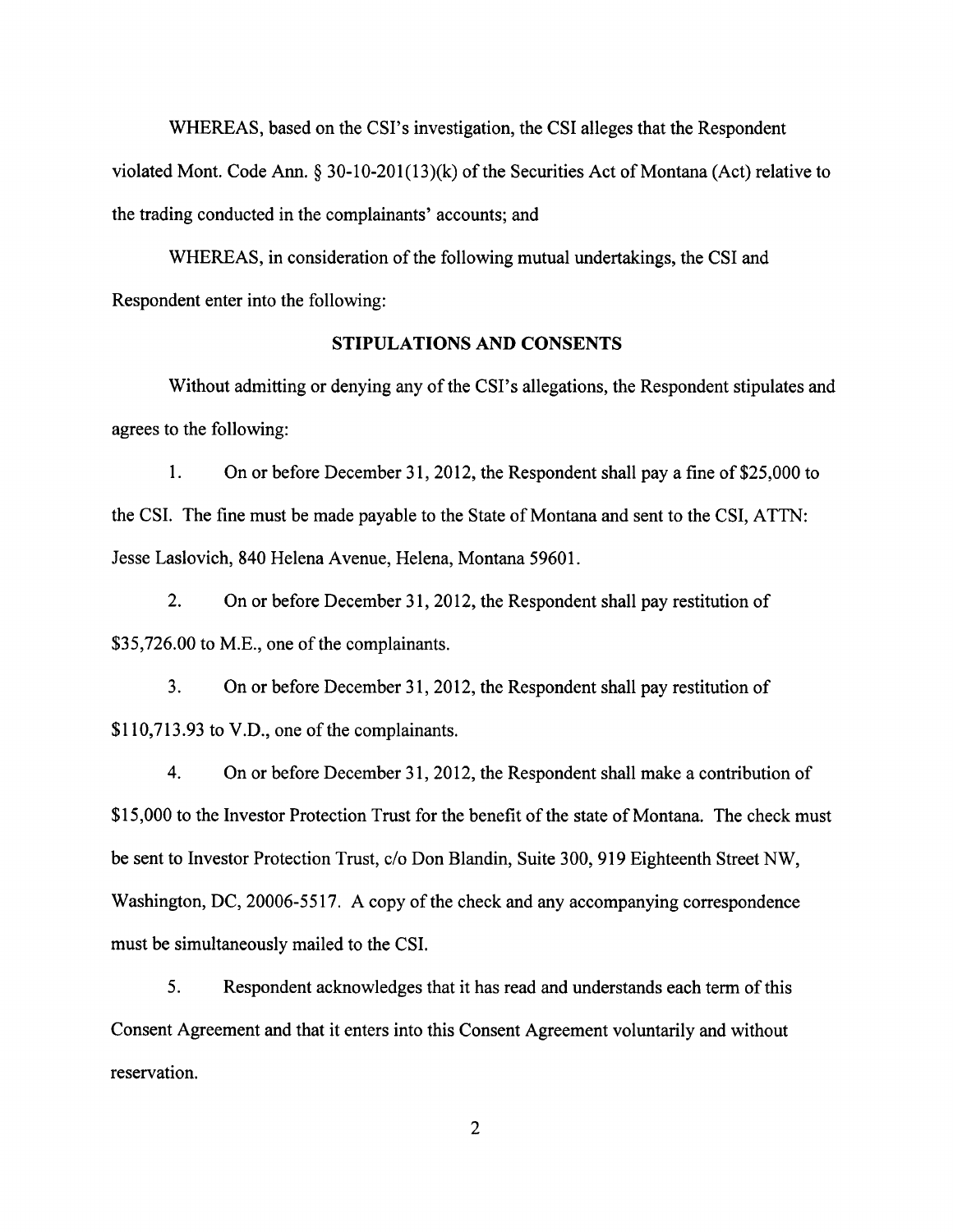6. Respondent and the CSI agree that this Consent Agreement resolves the alleged violations set forth in the Recitals.

7. Respondent and the CSI hereby acknowledge and agree that this Consent Agreement constitutes the entire agreement between the parties and that no other promises or agreements, either express or implied, have been made by the CSI or by any member, officer, agent, or representative of the CSI to induce Respondent to enter into this Consent Agreement.

8. With respect to the Recitals, Respondent specifically and affirmatively waives <sup>a</sup> contested case hearing and its right to appeal under the Montana Administrative Procedures Act, including Title 2, chapter 4, part 7, and elects to resolve this matter on the terms and conditions set forth therein.

9. The CSI warrants and represents that it does not now have any intent to bring any further action against the Respondent based upon the conduct alleged in the Recitals.

10. Respondent fully and forever releases and discharges the CSI, and all CSI employees and agents from any and all actions, claims, causes of action, demands, or expenses for damages or injuries, whether asserted or unasserted, known or unknown, foreseen or unforeseen, arising out of the Recitals.

<sup>I</sup>1. This Agreement is entered without adjudication of any issue, law or fact. It is entered solely for the purpose of resolving the CSI's investigation and allegations, and is not intended to be used for any other purpose.

12. The parties acknowledge and agree that this Consent Agreement may not be modified orally, and any subsequent modifications to this Consent Agreement must be mutually agreed upon in writing with the same formality of this Consent Agreement to be effective.

3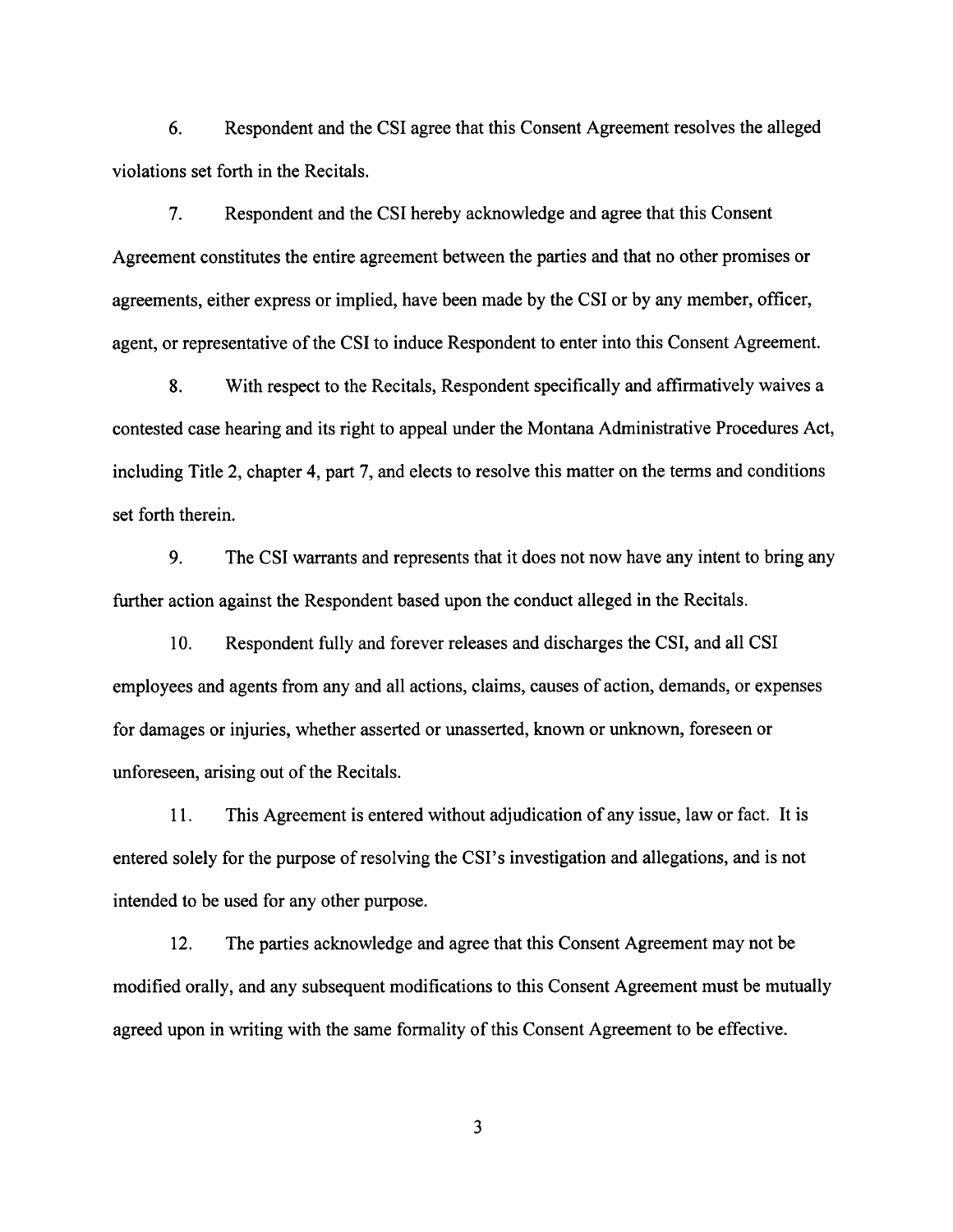13. The parties agree that this Consent Agreement shall be incorporated into and made part of the attached Final Order issued by the Commissioner of Securities and Insurance, Montana State Auditor (Commissioner) herein.

14. Respondent further understands that, upon the signing of the Final Order by the Commissioner or her representative, this Consent Agreement and Final Order will be an order of the CSI, the CSI has jurisdiction over the enforcement of the Order, and failure to comply with it may constitute separate violations of the Code, as provided in Mont. Code Ann. \$ 30-10-308, and may result in subsequent legal action by the CSI.

15. Upon execution of this Consent Agreement and payment pursuant to  $\P$ [1-4, the CSI shall fully and forever release and discharge Respondent from any and all actions, claims, causes of action, demands, or expenses for damages or injuries, whether asserted or unasserted, known or unknown, foreseen or unforeseen, arising out of the Recitals and will not commence any further administrative, civil, or other legal action based upon the regulatory non-compliance alleged in the Recitals.

16. This Consent Agreement shall be effective upon signing of the Final Order.

17. Respondent acknowledges that this Consent Order and Final Order are public records under Montana law and as such may not be sealed or otherwise withheld from the public.

DATED this <u>day</u> of December, 2012.

∕ **JESSE LASLOVICH** Chief Legal Counsel for the CSI

4